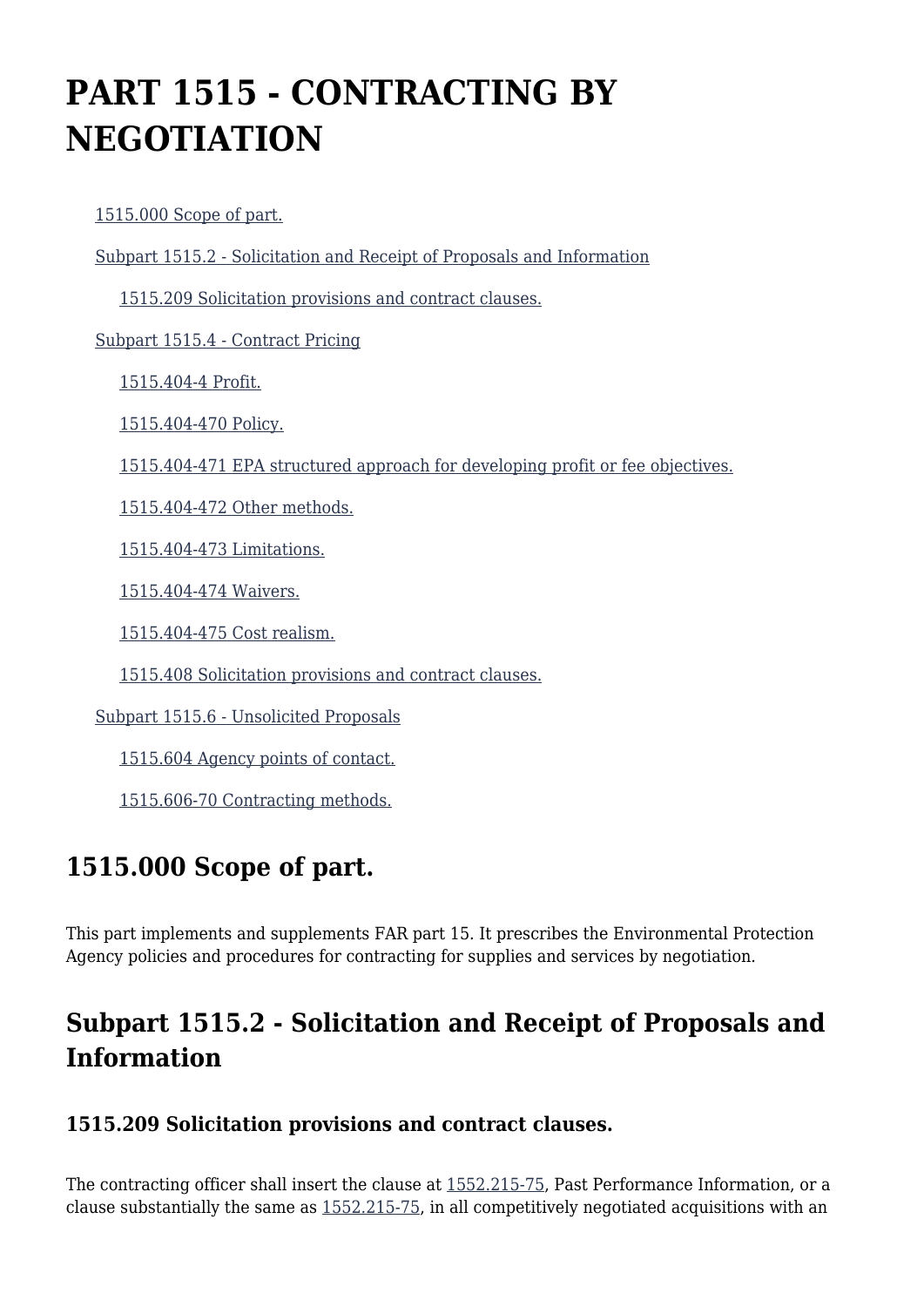estimated value in excess of the simplified acquisition threshold.

# **Subpart 1515.4 - Contract Pricing**

### **1515.404-4 Profit.**

This section implements FAR 15.404-4 and prescribes the EPA structured approach for establishing profit or fee prenegotiation objectives.

### **1515.404-470 Policy.**

(a) The Agency's policy is to utilize profit to attract contractors who possess talents and skills necessary to the accomplishment of the objectives of the Agency, and to stimulate efficient contract performance. In negotiating profit/fee, it is necessary that all relevant factors be considered, and that fair and reasonable amounts be negotiated which give the contractor a profit objective commensurate with the nature of the work to be performed, the contractor's input to the total performance, and the risks assumed by the contractor.

(b) The purpose of EPA's structured approach is:

(1) To provide a standard method of evaluation;

(2) To ensure consideration of all relevant factors;

(3) To provide a basis for documentation and explanation of the profit or fee negotiation objective; and

(4) To allow contractors to earn profits commensurate with the assumption of risk.

(c) The profit-analysis factors prescribed in the EPA structured approach for analyzing profit or fee include those prescribed by FAR 15.404(d)(1), and additional factors authorized by FAR 15.404(d)(2) to foster achievement of program objectives. These profit or fee factors are prescribed in [1515.404-471.](https://origin-www.acquisition.gov/%5Brp:link:epaar-part-1515%5D#Section_1515_404_471_T48_601313213)

### **1515.404-471 EPA structured approach for developing profit or fee objectives.**

(a) *General.* To properly reflect differences among contracts, and to select an appropriate relative profit/fee in consideration of these differences, weightings have been developed for application by the contracting officer to standard measurement bases representative of the prescribed profit factors cited in FAR 15.404(d) and EPAAR [1515.404-471\(](https://origin-www.acquisition.gov/%5Brp:link:epaar-part-1515%5D#Section_1515_404_471_T48_601313213)b)(1). Each profit factor or subfactor, or its components, has been assigned weights relative to their value to the contract's overall effort, and the range of weights to be applied to each profit factor.

(b)

(1) *Profit/fee factors.* The factors set forth in this paragraph, and the weighted ranges listed after each factor, shall be used in all instances where the profit/fee is negotiated.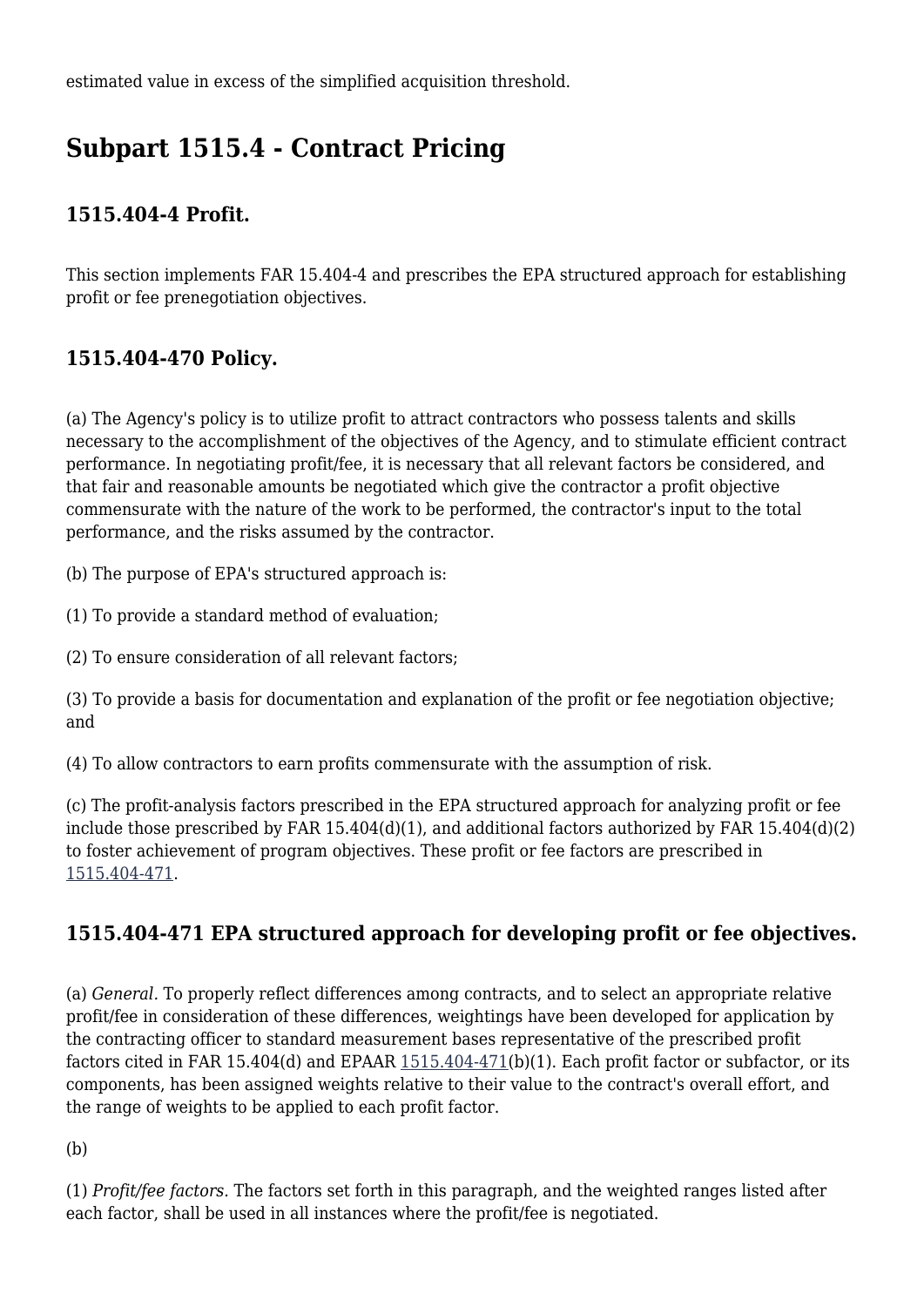#### **Weight Range (Percent)**

| Direct material                               | 1 to 4.  |
|-----------------------------------------------|----------|
| Professional/technical labor                  | 8 to 15. |
| Professional/technical overhead               | 6 to 9.  |
| General labor                                 | 5 to 9.  |
| General overhead                              | 4 to 7.  |
| Subcontractors                                | 1 to 4.  |
| Other direct costs                            | 1 to 3.  |
| General and administrative expenses           | 5 to 8.  |
| Contractor's assumption of contract cost risk | 0 to 6.  |

(2) The contracting officer shall first measure the "Contractor's Input to Total Performance" by the assignment of a profit percentage within the designated weight ranges to each element of contract cost. Such costs are multiplied by the specific percentages to arrive at a specific dollar profit or fee.

(3) The amount calculated for facilities capital cost of money (FCCM) shall not be included as part of the cost base for computation of profit or fee. The profit or fee objective shall be reduced by an amount equal to the amount of facilities capital cost of money allowed. A complete discussion of the determination of facilities capital cost of money and its application and administration is set forth in FAR 31.205-10, and the appendix to the FAR (see 48 CFR 9904.414).

(4) After computing a total dollar profit or fee for the Contractor's Input to Total Performance, the contracting officer shall calculate the specific profit dollars assigned for cost risk and performance. This is accomplished by multiplying the total Government cost objective, exclusive of any FCCM, by the specific weight assigned to cost risk and performance. The contracting officer shall then determine the profit or fee objective by adding the total profit dollars for the Contractor's Input to Total Performance to the specific dollar profits assigned to cost risk and performance. The contracting officer shall use EPA Form 1900-2 in hardcopy or electronic copy equivalent to facilitate the calculation of the profit or fee objective.

(5) The weight factors discussed in this section are designed for arriving at profit or fee objectives for other than nonprofit and not-for-profit organizations. Nonprofit and not-for-profit organizations are addressed as follows:

(i) Nonprofit and not-for-profit organizations are defined as those business entities organized and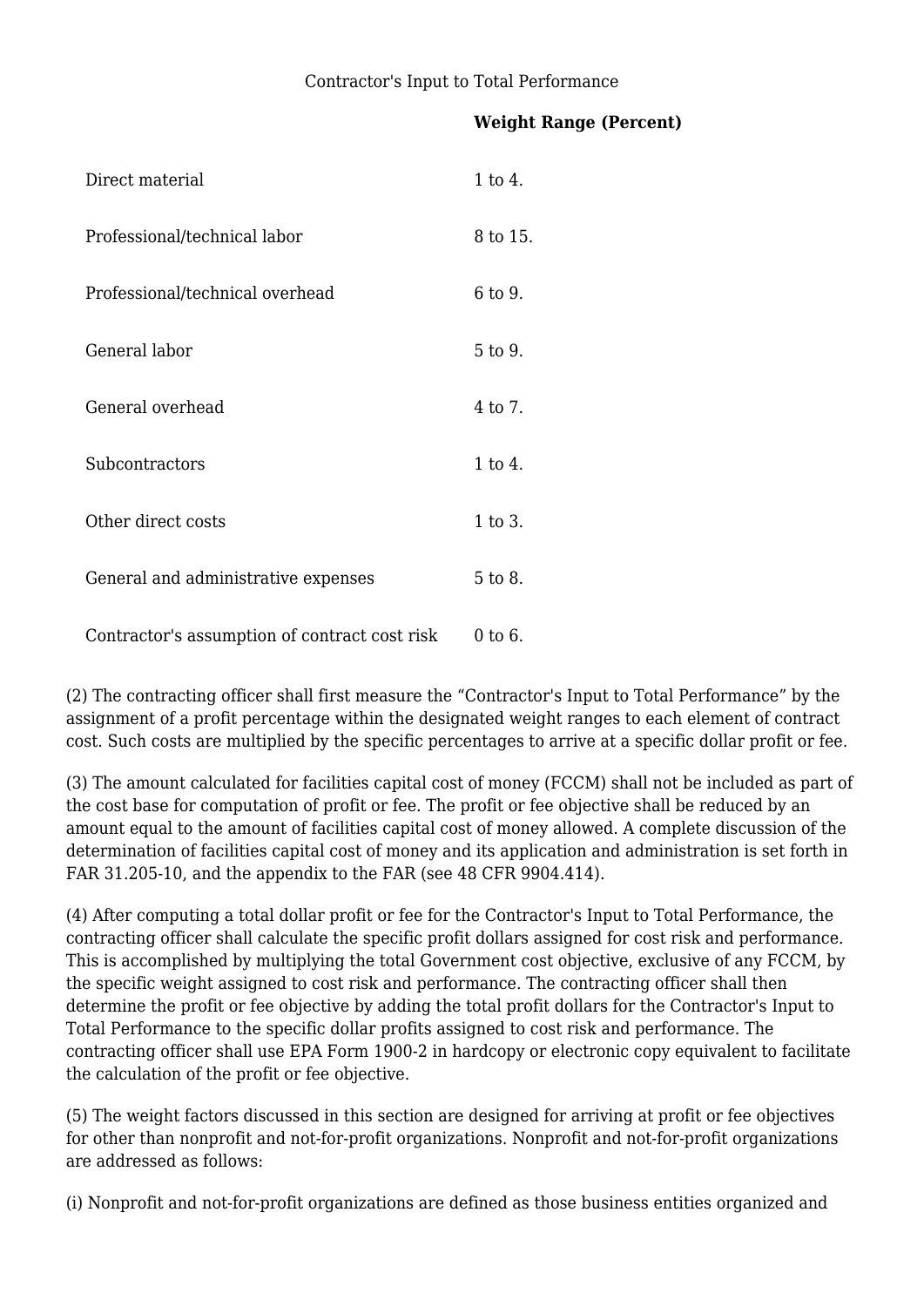operated:

(A) Exclusively for charitable, scientific, or educational purposes;

(B) Where no part of the net earnings inure to the benefit of any private shareholder or individual;

(C) Where no substantial part of the activities is for propaganda or otherwise attempting to influence legislation or participating in any political campaign on behalf of any candidate for public office; and

(D) Which are exempt from Federal income taxation under Section 51 of the Internal Revenue Code. (26 U.S.C.)

(ii) For contracts with nonprofit and not-for-profit organizations where fees are involved, special factor of −3 percent shall be assigned in all cases.

(c) *Assignment of values to specific factors* -

(1) *General.* In making a judgment on the value of each factor, the contracting officer should be governed by the definition, description, and purpose of the factors, together with considerations for evaluation set forth in this paragraph.

(2) *Contractor's input to total performance.* This factor is a measure of how much the contractor is expected to contribute to the overall effort necessary to meet the contract performance requirements in an efficient manner. This factor, which is separate from the contractor's responsibility for contract performance, takes into account what resources are necessary, and the creativity and ingenuity needed for the contractor to perform the statement of work successfully. This is a recognition that within a given performance output, or within a given sales dollar figure, necessary efforts on the part of individual contractors can vary widely in both value, quantity, and quality, and that the profit or fee objective should reflect the extent and nature of the contractor's contribution to total performance. Greater profit opportunity should be provided under contracts requiring a high degree of professional and managerial skill and to prospective contractors whose skills, facilities, and technical assets can be expected to lead to efficient and economical contract performance. The evaluation of this factor requires an analysis of the cost content of the proposed contract as follows:

(i) *Direct material (purchased parts and other material).* (A) Analysis of these cost items shall include an evaluation of the managerial and technical effort necessary to obtain the required material. This evaluation shall include consideration of the number of orders and suppliers, and whether established sources are available or new sources must be developed. The contracting officer shall also determine whether the contractor will, for example, obtain the materials by routine orders or readily available supplies (particularly those of substantial value in relation to the total contract costs), or by detailed subcontracts for which the prime contractor will be required to develop complex specifications involving creative design.

(B) Consideration should be given to the managerial and technical efforts necessary for the prime contractor to administer subcontracts, and to select subcontractors, including efforts to break out subcontracts from sole sources, through the introduction of competition.

(C) Recognized costs proposed as direct material costs such as scrap charges shall be treated as material for profit evaluation.

(D) If intracompany transfers are accepted at price, in accordance with FAR 31.205-26(e), they should be excluded from the profit or fee computation. Other intracompany transfers shall be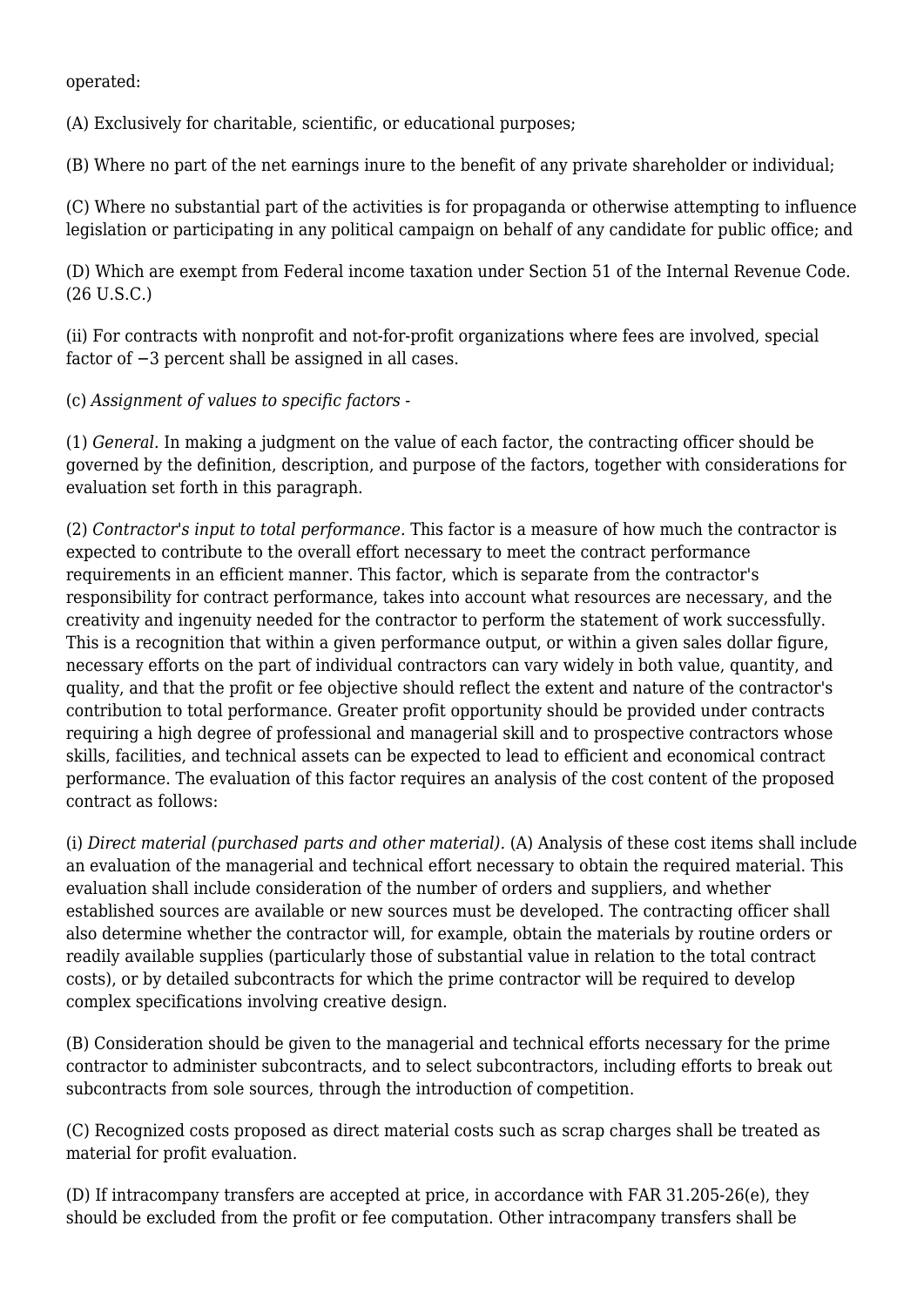evaluated by individual components of cost, i.e., material, labor, and overhead.

(ii) *Professional/technical and general labor.* Analysis of labor should include evaluation of the comparative quality and level of the talents and experience to be employed. In evaluating labor for the purpose of assigning profit dollars, consideration should be given to the amount of notable scientific talent or unusual or scarce talent needed, in contrast to journeyman effort or supporting personnel. The diversity, or lack thereof, of scientific and engineering specialties required for contract performance, and the corresponding need for supervision and coordination, should also be evaluated.

(iii) *Overhead and general and administrative expenses.* (A) Where practicable, analysis of these overhead items of cost should include the evaluation of the individual elements of these expenses, and how much they contribute to contract performance. This analysis should include a determination of the amount of labor within these overhead pools, and how this labor would be treated if it were considered as direct labor under the contract. The allocable labor elements should be given the same profit consideration as if they were direct labor. The other elements of indirect cost pools should be evaluated to determine whether they are routine expenses such as utilities, depreciation, and maintenance, and therefore given less profit consideration.

(B) The contractor's accounting system need not break down its overhead expenses within the classification of professional/technical overhead, general overhead and general and administrative expenses.

(iv) *Subcontractors.* (A) Subcontract costs should be analyzed from the standpoint of the talents and skills of the subcontractors. The analysis should consider if the prime contractor normally should be expected to have people with comparable expertise employed as full-time staff, or if the contract requires skills not normally available in an employer-employee relationship. Where the prime contractor is using subcontractors to perform labor which would normally be expected to be done inhouse, the rating factor should generally be at or near 1 percent. Where exceptional expertise is retained, or the prime contractor is participating in the mentor-protégé program, the assigned weight should be nearer to the high end of the range.

(v) *Other direct costs.* The analysis of these costs should be similar to the analysis of direct material.

(3) *Contractor's assumption of contract cost risk.* (i) The risk of contract costs should be shifted to the fullest extent practicable to contractors, and the Government should assign a rating that reflects the degree of risk assumption. Evaluation of this risk requires a determination of the degree of cost responsibility the contractor assumes, the reliability of the cost estimates in relation to the task assumed, and the chance of the contractor's success or failure. This factor is specifically limited to the risk of contract costs. Thus, such risks of losing potential profits in other fields are not within the scope of this factor.

(ii) The first determination of the degree of cost responsibility assumed by the contractor is related to the sharing of total risk of contract cost by the Government and the contractor, depending on selection of contract type. The extremes are a cost-plus-fixed-fee contract requiring only that the contractor use its best efforts to perform a task, and a firm-fixed-price contract for a complex item. A cost-plus-fixed-fee contract would reflect a minimum assumption of cost responsibility by the contractor, whereas a firm-fixed-price contract would reflect a complete assumption of cost responsibility by the contractor. Therefore, in the first step of determining the value given for the contractor's assumption of contract cost risk, a lower rating would be assigned to a proposed costplus-fixed-fee best efforts contract, and a higher rating would be assigned to a firm-fixed-price contract.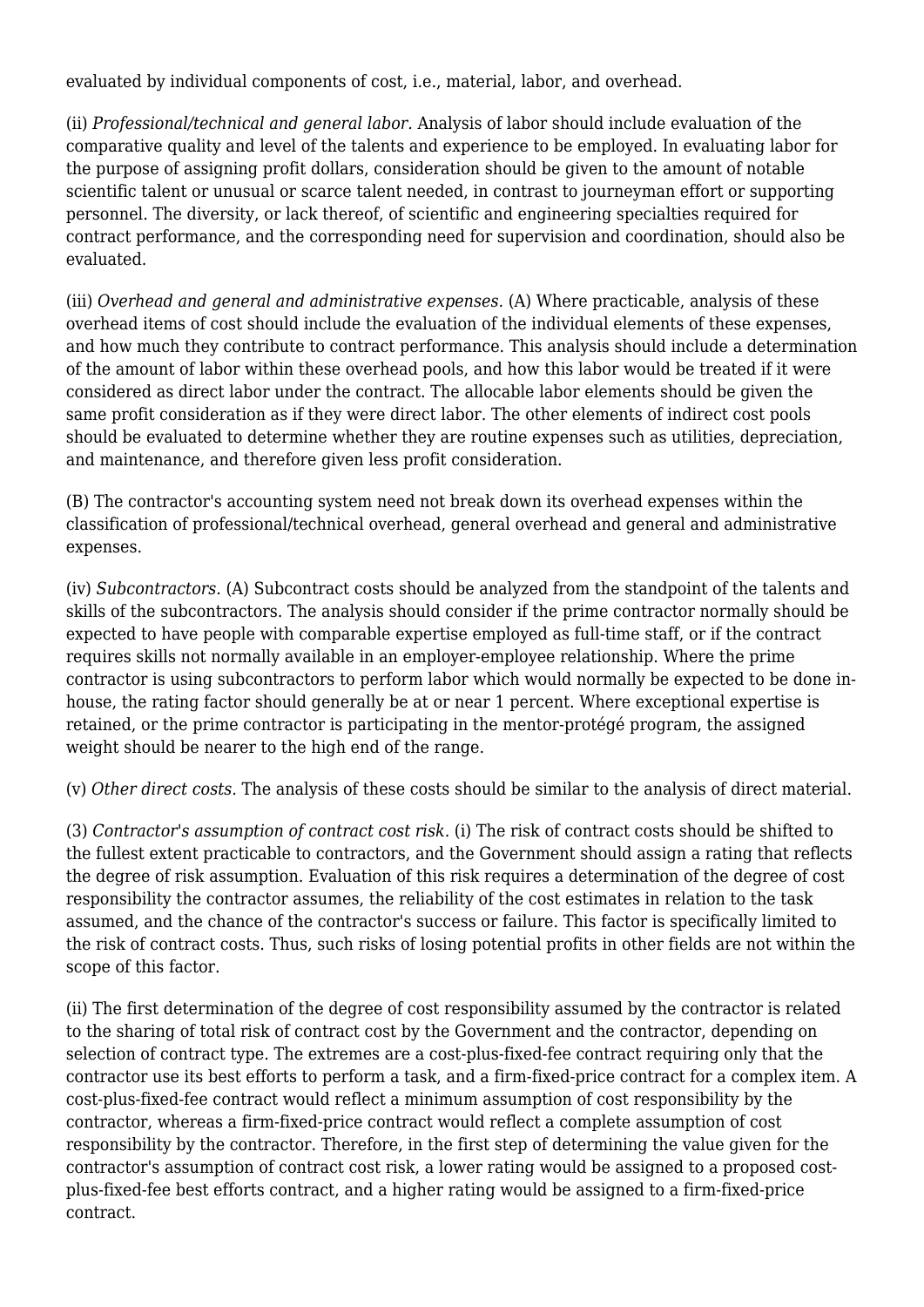(iii) The second determination is that of the reliability of the cost estimates. Sound price negotiation requires well-defined contract objectives and reliable cost estimates. An excessive cost estimate reduces the possibility that the cost of performance will exceed the contract price, thereby reducing the contractor's assumption of contract cost risk.

(iv) The third determination is that of the difficulty of the contractor's task. The contractor's task may be difficult or easy, regardless of the type of contract.

(v) Contractors are likely to assume greater cost risks only if the contracting officer objectively analyzes the risk incident to the proposed contract, and is willing to compensate contractors for it. Generally, a cost-plus-fixed-fee contract would not justify a reward for risk in excess of 1 percent, nor would a firm-fixed-price contract normally justify a reward of less than 4 percent. Where proper contract type selection has been made, the reward for risk by contract type would usually fall into the following percentage ranges:

| <b>Type of contract</b>         | Percentage ranges |
|---------------------------------|-------------------|
| Cost-plus-fixed-fee             | 0 to 1.           |
| Prospective price determination | 4 to 5.           |
| Firm-fixed-price                | 4 to 6.           |

(A) These ranges may not be appropriate for all acquisitions. The contracting officer might determine that a basis exists for high confidence in the reasonableness of the estimate, and that little opportunity exists for cost reduction without extraordinary efforts. The contractor's willingness to accept ceilings on their burden rates should be considered as a risk factor for cost-plus-fixed-fee contracts.

(B) In making a contract cost risk evaluation in an acquisition that involves definitization of a letter contract, consideration should be given to the effect on total contract cost risk as a result of partial performance under a letter contract. Under some circumstances, the total amount of cost risk may have been effectively reduced by the existence of a letter contract. Under other circumstances, it may be apparent that the contractor's cost risk remained substantially as great as though a letter contract had not been used. Where a contractor has begun work under an anticipatory cost letter, the risk assumed is greater than normal. To be equitable, the determination of a profit weight for application to the total of all recognized costs, both those incurred and those yet to be expended, must be made with consideration to all relevant circumstances, not just to the portion of costs incurred or percentage of work completed prior to definitization.

#### **1515.404-472 Other methods.**

(a) Contracting officers may use methods other than those prescribed in [1515.404-470](https://origin-www.acquisition.gov/%5Brp:link:epaar-part-1515%5D#Section_1515_404_470_T48_601313212) for establishing profit or fee objectives under the following types of contracts and circumstances:

(1) Architect-engineering contracts;

(2) Personal service contracts;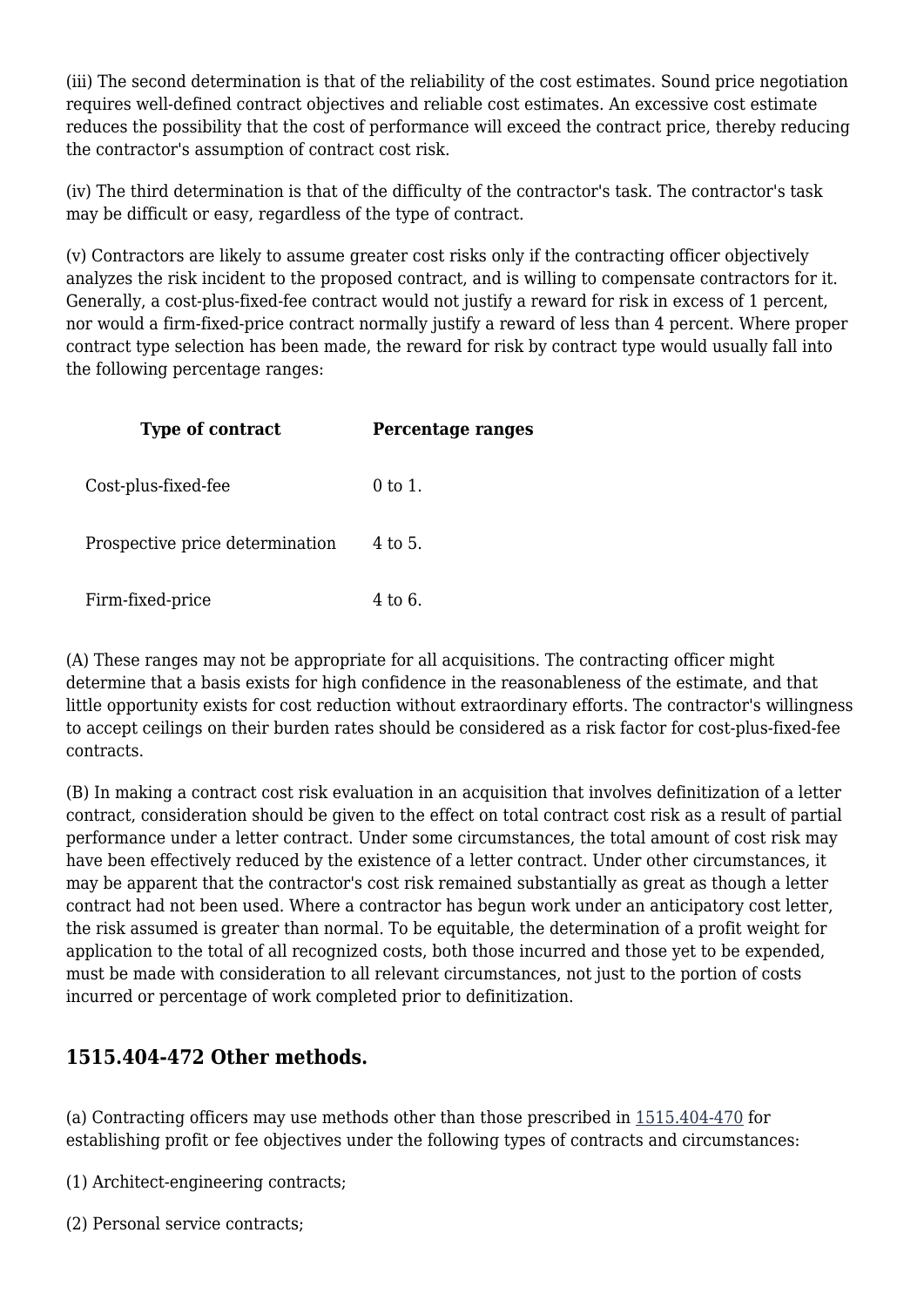(3) Management contracts, e.g., for maintenance or operation of Government facilities;

(4) Termination settlements;

(5) Services under labor-hour and time and material contracts which provide for payment on an hourly, daily, or monthly basis, and where the contractor's contribution constitutes the furnishing of personnel.

(6) Construction contracts; and

(7) Cost-plus-award-fee contracts.

(b) Generally, it is expected that such methods will:

(1) Provide the contracting officer with a technique that will ensure consideration of the relative value of the appropriate profit factors described under "Profit Factors," in FAR 15.404-4(d) and

(2) Serve as a basis for documentation of the profit or fee objective.

#### **1515.404-473 Limitations.**

(a) In addition to the limitations established by statute (see FAR  $15.404-4(b)(4)(i)$ ), no administrative ceilings on profits or fees shall be established, except those otherwise identified in the EPAAR.

(b) The contracting officer shall not consider any known subcontractor profit/fee as part of the basis for determining the contractor profit/fee.

#### **1515.404-474 Waivers.**

Under unusual circumstances, the SCM may specifically waive the requirement for the use of the guidelines. Such exceptions shall be justified in writing, and authorized only in situations where the guidelines method is unsuitable.

#### **1515.404-475 Cost realism.**

The EPA structured approach is not required when the contracting officer is evaluating cost realism in a competitive acquisition.

#### **1515.408 Solicitation provisions and contract clauses.**

(a) In addition to those provisions and clauses prescribed in FAR 15.408, when an exception to FAR 15.403-1 does not apply and no other means available can be used to ascertain whether a fair and reasonable price can be determined, the contracting officer may insert in negotiated solicitations the provisions at -

(1) [1552.215-72](https://origin-www.acquisition.gov/%5Brp:link:epaar-part-1552%5D#Section_1552_215_72_T48_6018371125) when requesting information other than cost or pricing data, for cost-reimbursable, level-of-effort-contracts. Use Alternate I for cost-reimbursable, level-of-effort contracts when the